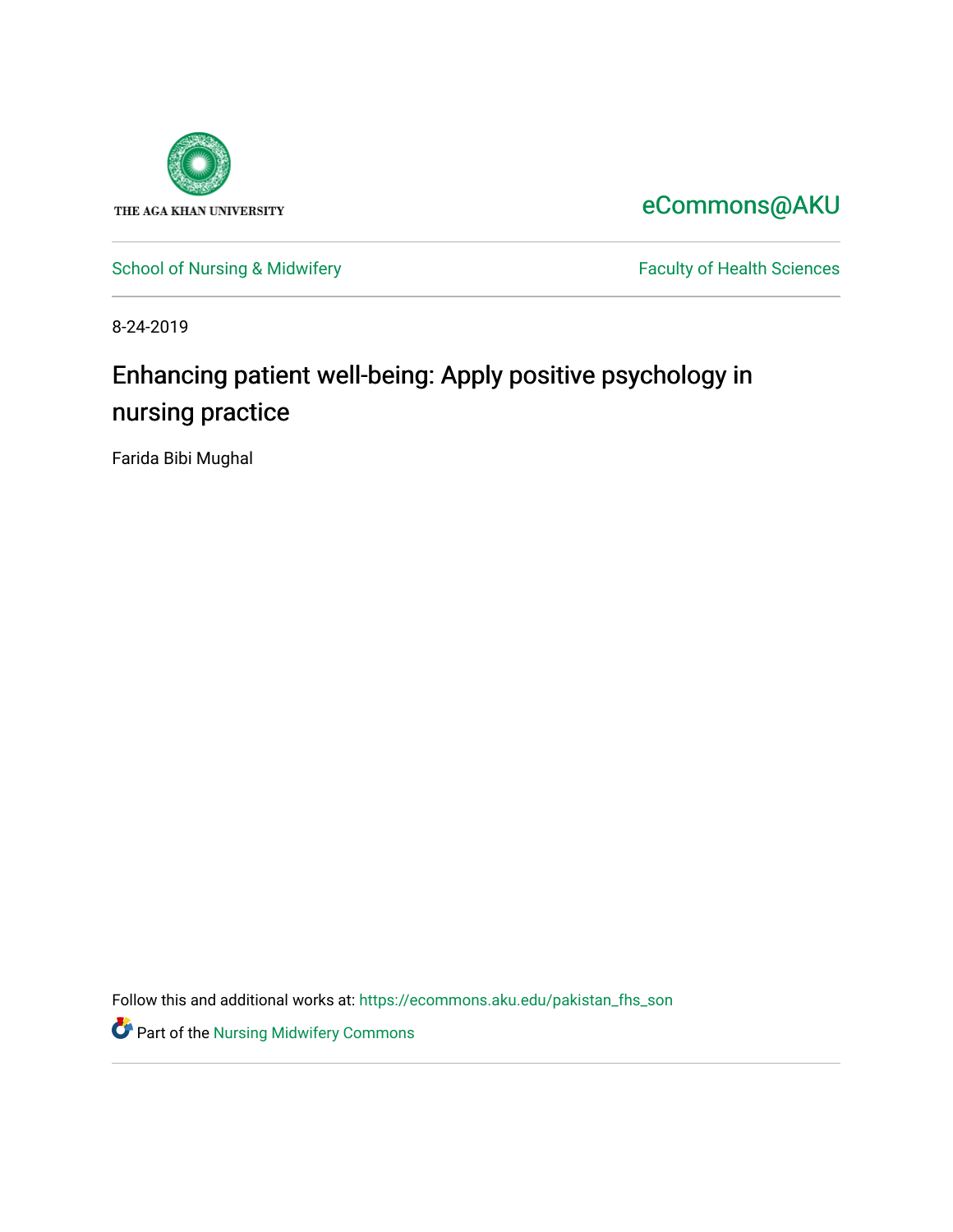

**Research Article**

 *Journal of Clinical Review & Case Reports*

## **Enhancing Patient Well-being: Apply Positive Psychology in Nursing Practice**

### **Farida Bibi Mughal**

*Aga Khan University School of Nursing and Midwifery, Karachi, Pakistan*

#### **\* Corresponding author**

Farida Bibi Mughal, Aga Khan University School of Nursing and Midwifery Karachi, Pakistan, Tel: +923322479266; E-mail: faridaqurban@yahoo.com

**Submitted**: 25 July 2019; **Accepted**: 12 Aug 2019; **Published**: 24 Aug 2019

#### **Abstract**

*Objective: Positive psychology is the emerging concept in the medical field and has shown the positive effects on one's well-being. This paper highlights the application of PERMA model in nursing practice.* 

*Method: The model applied in the clinical area to access improvement in patient's well-being. The concept of positive psychology's applicability is discussed with the real life examples.* 

*Result: The PERMA model when applied yields a positive impact on patient's health and overall well-being.* 

*Conclusion: The learning outcomes of this research will help the people in health care to understand the relationship between positive psychology and nursing practices for the wellbeing of patients. And if one tries to apply the concepts of positive psychology in clinical area then it can promote speedy recovery of the patients.* 

**Keywords:** Positive Psychology, PERMA Model, Nurse-Patient Relationship, Care

#### **Introduction and Objective**

Most of the people think that today in this fast moving era, life expectancy is decreasing because of chronic diseases, under nutrition, family conflicts and environmental factors [1]. Despite, others think that the life expectancy can be increased by pharmacotherapy or other treatment modalities [2]. Why do people always think of morbidities and lengthy expensive treatments? Why people do not focus on the inner strength that can be used as a healing source? These questions persuaded me to write this paper, to highlight the important and positive other side of the coin that is mostly overlooked.

In hospitals, positivity plays a vital role in patient centered care. Nurses are those professionals who stay with the patient most of the time thus; they contribute a lot in patient's better prognosis. In order to achieve optimum level of wellness it is very important for health care professionals to understand the concept of positive psychology [3].

Martin Seligman first introduced the term positive psychology in 1998 [4, 5]. It is stated by Seligman & Mihaly (2000, p.5) that positive psychology is "a science of positive subjective experience, positive individual traits, and positive institutions promises to improve quality of life and prevent the pathologies that arise when life is barren and meaningless". The three dimensions of positive psychology are subjective level that includes positive emotions, individual level that focuses on individual positive traits and

group level that focuses on development of positive institution [6]. Currently, "PERMA" a new model is introduced.

To begin with, the positive psychology, it is significant to understand a model of scientific theory of happiness that is "PERMA" proposed by Martin Seligman in his book Flourish [7]. Where "P" stands for positive emotions, "E" stands for engagement, "R" stands for relationship, "M" stands for meaning and "A" stands for achievement. Successful completion of all these stages results in happy life ahead. In clinical context, every health care professional is required to apply concepts of positive psychology to improve patient's mental as well as physical health. In a clinical setting a nurse's job is not only medication administration but also the focus is on holistic care. This includes understanding patients' emotions, helping them identify their virtues and strengths, making trustful relationships and assisting the patient to achieve target goals [8]. This paper would elaborate PERMA model and its practical application in a bedside nurse's care.

#### **Method**

In this section, the PERMA model is discussed and its relationship is established with real life clinical experiences in nursing practice. Emotion is the subjective part of a person's life that varies from one situation to another. Positive emotions allow a person to live satisfied life with glimpses of glad past, cherish present and hoping for a bright future [9]. Positive emotion is the first stage of PERMA model. It helps a person to perform better at work, boost physical health, strengthen relationship and inspires to be creative. It gives optimistic view about future and give hope to excel in every task of life.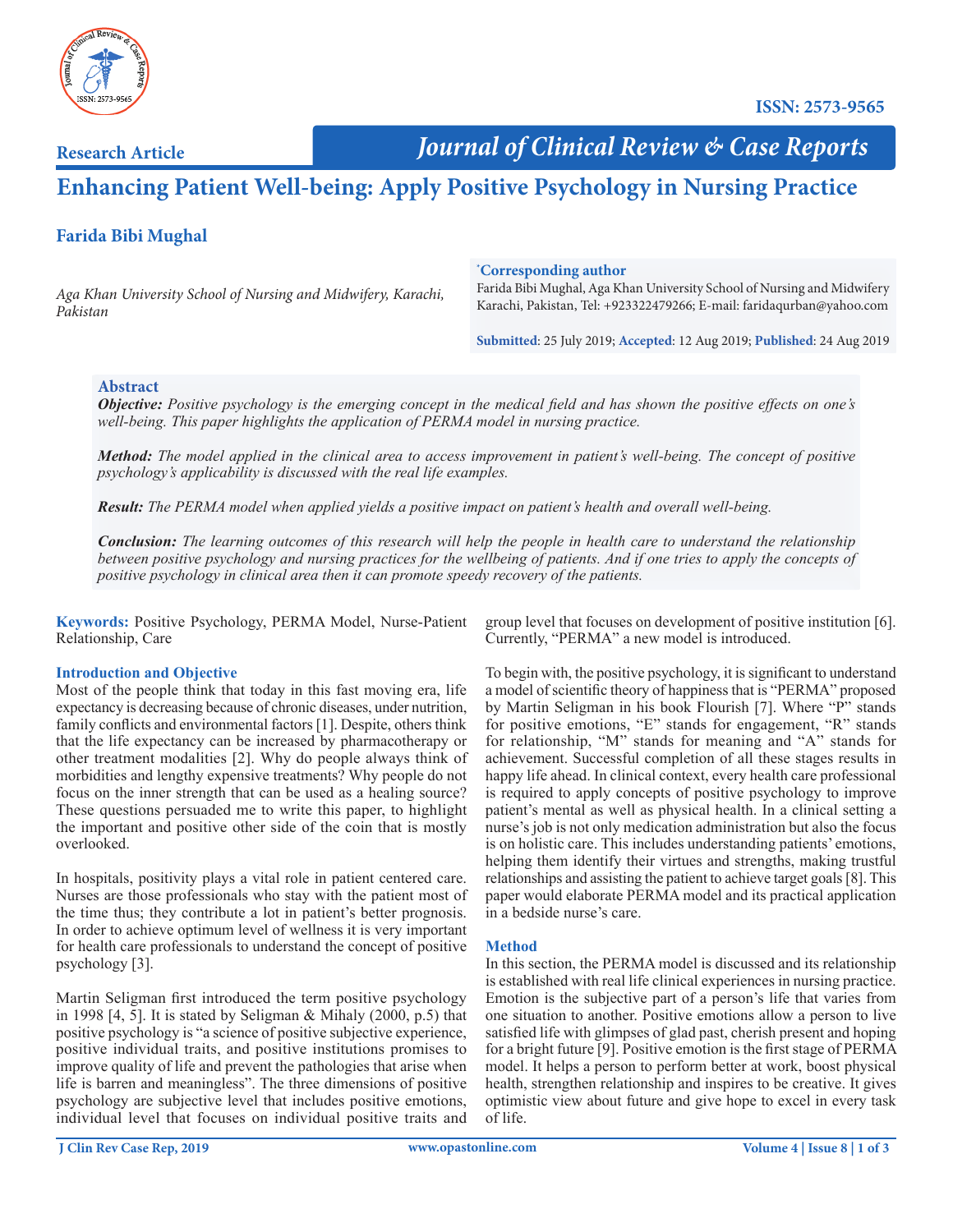Once I encountered a patient with drastic metastasized cancer. She had severe side effects of chemotherapy and was in dreadful pain. Whenever she passes urine, she felt burning sensation and had crying spells. She did not allow anyone to come near her as she thought that others would increase her pain. I along with staff nurse counseled the patient emphasizing on positive aspects on her body after hygiene care and gave bed bath to her. After that, she felt much relaxed and I saw a pleasant smile on her face. This little smile inspired me. Once on duty, patient's spouse thanked me for taking care of his wife and stated that nurses smiling face is so contagious that it makes patients as well as attendant's condition better.

While analyzing this scenario it is evident that positive approach of a nurse benefited the patient. Besides this, it also gives internal satisfaction and happiness to the nurse. It allows the nurse to look forward for positive outcomes. Although the patient was at the last stage of cancer and her survival chances were low, nurses intervened with palliative care that soothed the patient and reduced her anxiety.

Next stage is engagement. It is a process through which one is connected to a particular work at a particular time or gets fully absorbed in the given task. Mindfulness, which means paying close attention on responsibilities, is a skill through which engagement can be achieve in health care setting [10]. It results in both creativity and productivity of nurses

The concept of engagement can be appreciated in a clinical scenario in which I observed a patient with obsessive-compulsive disorder. Patient did not comb her hair since one month. When I heard that, I became judgmental and thought that her family should take care of her about personal grooming and I thought that now it would be very difficult to comb intense tufts of hair but later I realized that it is my responsibility to improve physical and mental well-being of patient. I showed empathy towards patient and I was focused on my task. Finally, after 2 and a half hour of hard focused work, I was able to comb the patient's hair.

It is only when a nurse engages her towards a specific task, that she can achieve the targeted goal. It results both in patient's physical well-being and nurse's internal joy. Likewise, a patient can engage himself in relaxation activities such as meditation, yoga and in our context, prayers and religious practices are such activities that can relax the patient and free them from negative thoughts [11].

Third stage is of relationship. It is the bond between two people that keep them together. In clinical setting nurse-patient, relationship is very important. A helping relationship is based on mutual respect and trust [12]. It allows a nurse to understand patient's physical, emotional and spiritual needs and allow the nurse to apply the basic knowledge and skills to improve quality of life of patients.

In a clinical setting I encountered a patient who admitted with complain of Xanax over dose. When I tried to initiate a conversation, she refused to talk to me. I gave her space and asked her to call me whenever she feels comfortable. Afterwards when I entered patient's room I saw her crying. I gave therapeutic touch and maintained silence, after sometime she started telling everything that was bothering her. She ventilated her feelings and was relaxed.

Looking back to the scenario, as the nurse used therapeutic communication skills that include maintaining silence, therapeutic

touch, listening attentively [13]. It becomes easy for the nurse to communicate with the patient. It builds trust and balances the relationship between patient and nurse. Because of such a relationship, patient could confide her feelings. It enhances patient's physical and mental well-being as sharing reduces stress and burden.

Fourth stage is of meaning. Meaning is all about identifying one's own highest strengths and abilities and using them in the service of something one believes is larger than one self [14]. Identifying meaning of life is important for both nurse and patient. It allows every individual to lead an effective life.

In psychiatric ward once, I was assigned with a patient who was suffering from bipolar affective disorder. On interview, I observed that patient has already left the things, which previously were pleasurable for her. She was experiencing loneliness and showed disinterest in her surroundings. I counseled the patient. During counseling session patient verbalized that she was always interested in arts and craft but did not get any platform to polish her skills. After that, I took her to occupational therapy room where she started making a bracelet and was socializing with other patients. Patient showed her interest and identified her own strength and interest, which allows her to get out of depression.

For a nurse it is very important to understand the meaning of her own life. If a nurse knows clearly about her strengths then she can make effective use of her strengths in patient care [15]. The nurse should also be conscious about her profession. Some nurses work half-heartedly, most of the time thinking how they ended up in this profession. That is the reason behind nurses working with a negative mindset. Positive psychology can only be developed when they realize the meaning of their job. It is prime responsibility of a nurse to probe patient and dig out the strengths of patient as nurse did in the above-mentioned scenario. This component builds self-esteem and resilience in patients. Hence, it enhances patient's quick recovery.

Last stage in PERMA model is achievement. Setting goals in one's life and successfully achieving those goals refers to achievement [16]. Achievement can be as simple as completing assignment on targeted time. For a nurse, completing every work by the end of the shift could be an achievement whereas, saving patient's life in emergency could be another achievement. From patient point of view, it is an achievement for a patient who has started walking for the first time after his major surgery. Alternatively, when a patient understands that he not only has to survive but also has to thrive with his chronic condition then it is also included in patient's achievement. It helps to build self-esteem and a sense of accomplishment in every individual [17].

Once in peadriatic ward I encountered a patient who was suffering from diabetic ketoacidosis. She had serious complications and became very dependent on others. She was also not able to speak. We all nursing students decided to do something different to make the patient internally happy. So we all decorated her bed in the ward and we made beautiful cards for her. For consecutive two weeks we looked after her and improved her physical hygiene. After two weeks, she started speaking in bits and pieces. Her family was very happy and appreciated us for our efforts.

All the nursing students decided to do something different to cheer up the patient. The patient also tried to speak for the first time after